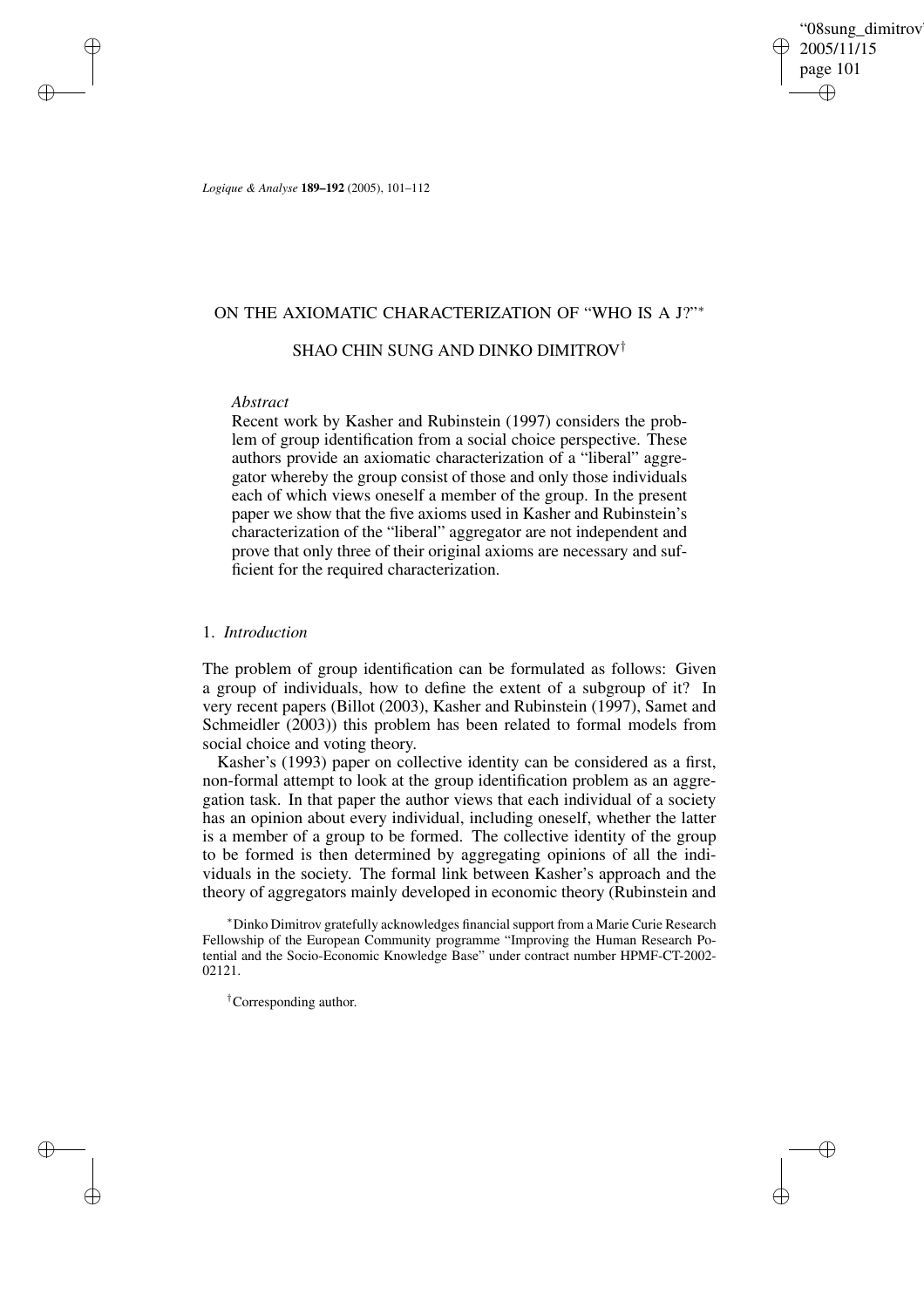'08sung\_dimitrov 2005/11/15 page 102 ✐ ✐

✐

✐

#### 102 SHAO CHIN SUNG AND DINKO DIMITROV

Fishburn (1986)) was made by Kasher and Rubinstein (1997). In the latter paper the authors provide axiomatic characterization of three aggregators: the "dictatorship" aggregator whereby a pre-designated member of the society determines who deserves to become a group member; the "oligarchical" aggregator whereby the decision is taken by consensus among the members of a pre-designated subgroup of the society; and the "liberal" aggregator whereby the group consist of those and only those individuals each of which views oneself a member of the group. The first two characterizations are based on previous results by Fishburn and Rubinstein (1986) and Rubinstein and Fishburn (1986) whereas the characterization of the "liberal" aggregator is new.

Two of the five axioms used for the characterization of this new "liberal" aggregator are called *consensus* (C) and *monotonicity* (MON). These axioms are very familiar in the social choice literature and, in fact, sound plausible when imposed as requirements on a collective identity aggregator. Consensus says that if an individual is defined as a group member by every one in the society, then this individual should be considered as a socially accepted group member; and, correspondingly, if no one defines this individual as a group member, then he or she should not deserve the social acceptance as a group member. On the other hand, monotonicity describes what happens if someone changes his opinion in favor of a given individual provided that this individual already enjoys the social acceptance as a group member. The exact definitions of (C) and (MON) are given in the next section.

These two axioms, in combination with other three different axioms are used by Kasher and Rubinstein to reach logically the "liberal" aggregator. In order to show the independence of the axioms these authors construct examples (one for each axiom) that satisfy all axioms but the considered one. However, a careful check of the examples for (C) and (MON) convince us that both do not satisfy some of the other proposed axioms either and, in addition, that these examples can not be repaired.

This fact shadows the characterization result of Kasher and Rubinstein and constitutes the main motivation for this paper. Section 2 presents the basic notation and axioms used for the characterization of the "liberal" aggregator, as well as the examples for (C) and (MON). Our results with respect to the characterization of the "liberal" aggregator by means of only three of Kasher and Rubinstein's original axioms are collected in Section 3. We conclude in Section 4 with some final remarks.

## 2. *Basic notation and axioms*

Let  $N = \{1, \ldots, n\}$  denote the set of all individuals in the society. Each individual  $i \in N$  forms a set  $V_i \subseteq N$  consisting of all society members that

✐

✐

✐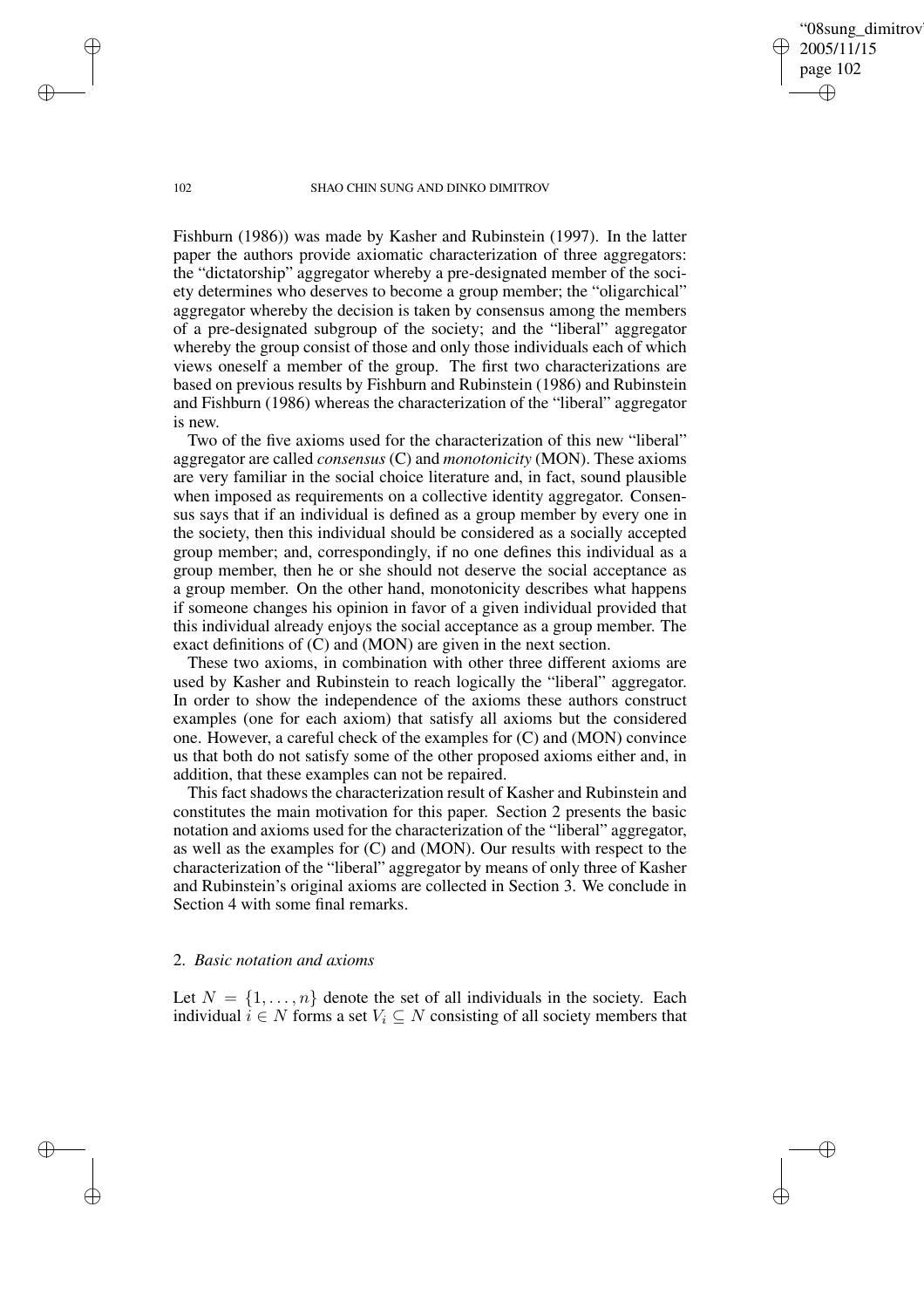✐

in the view of i deserve to be accepted as group members. A *profile of views* is an *n*-tuple  $V = (V_1, \ldots, V_n)$  where  $V_i \subseteq N$  for every  $i \in N$ . Let V be the set of all profiles of views, i.e.,  $V = (P(N))^n$  where  $P(N)$  is the power set of N. A *collective identity function* (CIF)  $J: V \to P(N)$  assigns to each profile  $V \in V$  a set  $J(V) \subseteq N$  of socially accepted group members.

*Definition 1*: *The strong liberal CIF* J ∗ *is defined as follows.*

 $J^*(V) = \{i \in N \mid i \in V_i\}$  *for every*  $V \in V$ *.* 

The five axioms used for characterization of  $J^*$  in the work of Kasher and Rubinstein (1997) are consensus (C), symmetry (SYM), monotonicity (MON), independence (I), and liberal principle (L). Each of these axioms is defined as follows.

- A CIF *J* satisfies *consensus* (C) if for every  $V \in V$ ,
	- $\mathbf{I} \in V_k$  for every  $k \in N$  implies  $i \in J(V)$ , and
	- $i \notin V_k$  for every  $k \in N$  implies  $i \notin J(V)$ .
- A CIF J satisfies *symmetry* (SYM) if, for every  $V \in V$  and for every  $i, j \in N$ ,
	- **–**  $V_i \{i, j\} = V_j \{i, j\},\$
	- $i \in V_k$  ⇔  $j \in V_k$ , for every  $k \in N \{i, j\}$ ,
	- **–** i ∈ V<sup>i</sup> ⇔ j ∈ V<sup>j</sup> ,

✐

✐

✐

✐

- $-i \in V_j \Leftrightarrow j \in V_i$
- imply  $i \in J(V) \Leftrightarrow j \in J(V)$ .
- A CIF *J* satisfies *monotonicity* (MON) if, for every  $V \in V$  and for every  $i, j \in N$ ,
	- $i ∈ J(V)$
	- $-V'_{j} = V_{j} \cup \{i\},\$
	- $-V_k' = V_k$  for every  $k \in N \{j\},\$

$$
imply \ i \in J(V').
$$

- A CIF *J* satisfies *independence* (I) if, for every  $V, V' \in V$  and for every  $i \in N$ ,
	- $\overline{\phantom{a}}$   $k \in J(V) \Leftrightarrow k \in J(V')$  for every  $k \in N \{i\},\$
	- $i \in V_k \Leftrightarrow i \in V'_k$  for every  $k \in N$ ,
	- imply  $i \in J(V) \Leftrightarrow i \in J(V')$ .
- A CIF *J* satisfies *liberal principle* (L) if, for every  $V \in V$ ,
	- **−**  $k \in V_k$  for some  $k \in N$  implies  $J(V) \neq \emptyset$ , and
		- **−**  $k \notin V_k$  for some  $k \in N$  implies  $J(V) \neq N$ .

Kasher and Rubinstein prove that the above five axioms characterize  $J^*$ (Theorem 1(a) in Kasher and Rubinstein (1997, p. 389). That is, the following proposition.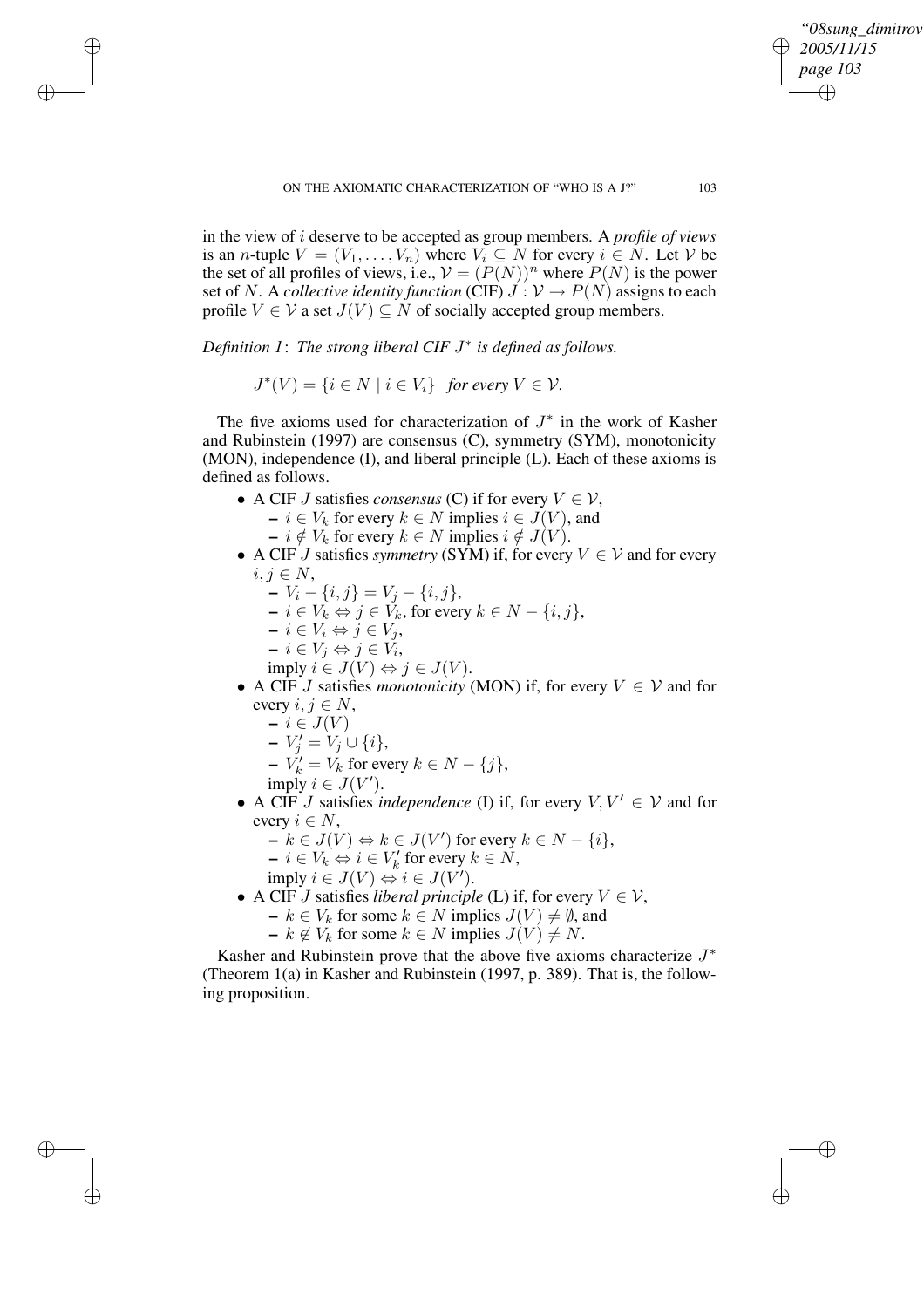✐

#### 104 SHAO CHIN SUNG AND DINKO DIMITROV

## *Proposition 1*: *The strong liberal CIF* J ∗ *isthe only CIF thatsatisfies axioms (C), (SYM), (MON), (L), and (I).*

Moreover, in order to show the independence of these axioms (Theorem 1(b) in Kasher and Rubinstein (1997, p. 390–391) the authors construct examples (one for each axiom) that satisfy all axioms but the considered one. They use the following examples for (C) and (MON).

- Example (C): Let  $n$  be an odd number. Consider the CIF  $J$  defined as follows. For every profile  $V \in V$ ,  $J(V) = \{i \in N \mid i \in V_i\}$  if the cardinality of  $\{i \in N \mid i \in V_i\}$  is odd and  $J(V) = \{i \in N \mid i \notin V_i\}$ otherwise.
- Example (MON): Consider the CIF J defined by  $J(V) = \{i \in N \mid$  $V_i = \{i\}$  for every  $V \in V$ , i.e., a J is anyone who considers only oneself to be a J.

However, the example for (C) does not satisfy (L) either. To see this, let  $n = 3$  (odd number) and let  $V \in V$  be a profile such that  $V_1 = V_2 = V_3 = \emptyset$ . Then the proposed CIF produces  $J(V) = \{1, 2, 3\}$  since  $\#\{i \in N \mid i \in$  $V_i$ } = # $\emptyset$  = 0 (even number). Hence, there is a profile of views such that  $i \notin V_i$  for some  $i \in N$  and  $J(V) = N$ . It contradicts (L).

On the other hand, the example for (MON) does not satisfy (C), (L), and (I) either. Take  $n = 3$  and let  $V \in V$  be a profile such that  $V_1 = V_2 = V_3$  $\{1, 2\}$ . According to the proposed aggregator we have  $J(\{1, 2\}, \{1, 2\})$ ,  $\{1, 2\}$ ) =  $\emptyset$ . Hence, although 1 and 2 are defined as group members by every one in the society, they are not socially accepted, and it contradicts (C); and although 1 and 2 define themselves as group members, the final group is empty, and it contradicts (L). To see that this aggregator does not satisfy (I) as well take again  $n = 3$  and let  $V, V' \in V$  with  $V = (\{1\}, \{2, 3\}, \{1\}),$  $V' = (\{1\}, \{2\}, \{1\}).$  According to the proposed aggregator we have  $J(V) = \{1\}$  and  $J(V') = \{1, 2\}$ . Notice that  $k \in J(V) \Leftrightarrow k \in J(V')$ for  $k = 1, 3$  and  $2 \in V_k \Leftrightarrow 2 \in V'_k$  for  $k = 1, 2, 3$ . Nevertheless,  $2 \notin J(V)$ and  $2 \in J(V')$ , i.e., (I) is violated.

In what follows we show that these examples can not be "repaired".

## 3. *Axiomatization of the strong liberal aggregator*

In this section, we provide an axiomatic characterization of the strong liberal CIF as defined by Kasher and Rubinstein (1997) by using only three of their original axioms: (SYM), (I), and (L). For that purpose we first show that (C) is implied by (SYM), (I), and (L). Given an arbitrary 4-partition of  $N$  and two special profiles depending on it, we then point out a very useful connection between any CIF satisfying the above three axioms and the strong liberal

✐

✐

✐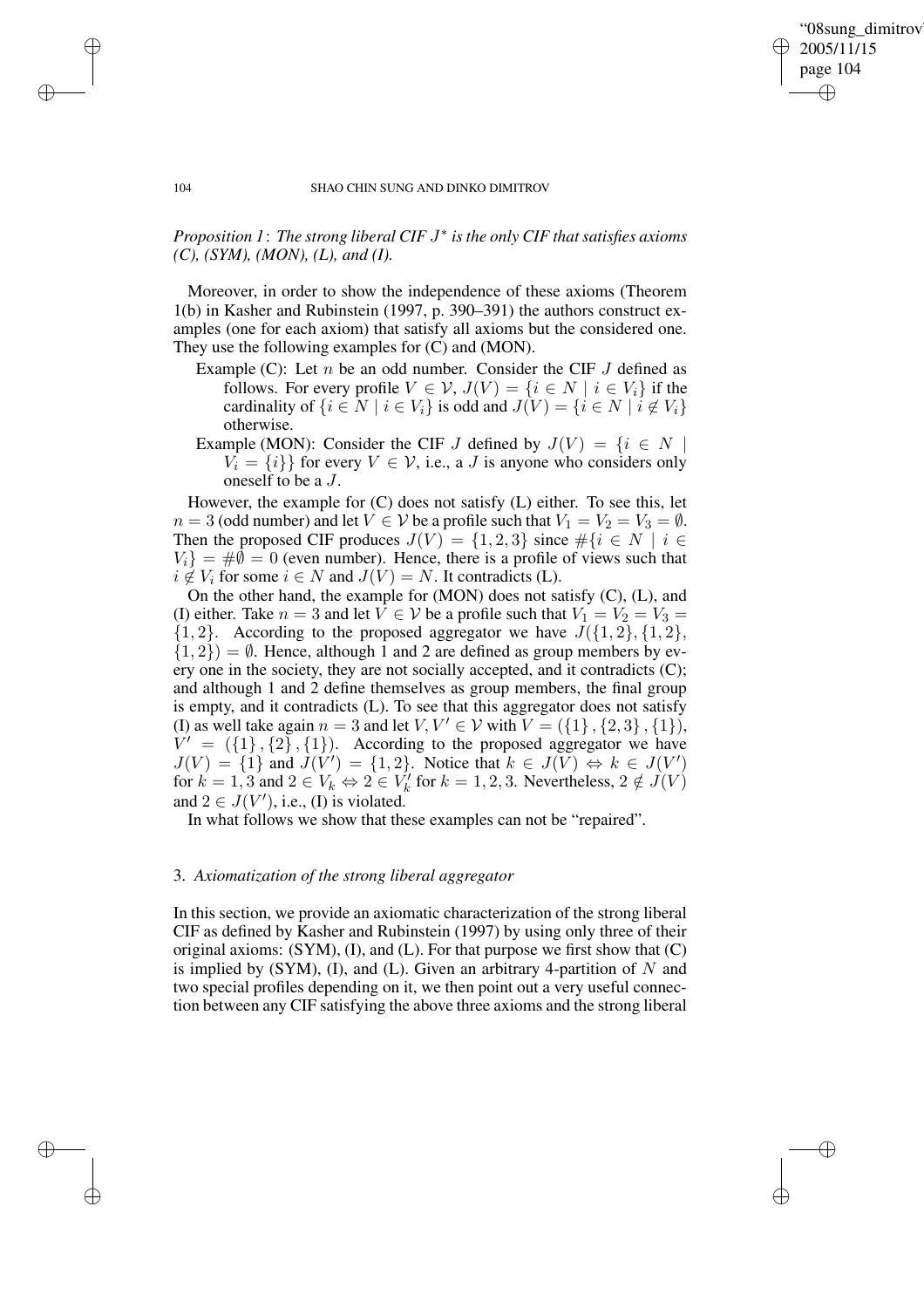✐

CIF. This connection is used to prove our characterization result. Finally, we show the independence of the axioms as well.

#### 3.1. *The consensus axiom*

✐

✐

✐

✐

Let us first have a look at some properties of CIFs satisfying (I), (L), and (SYM). For each  $S \subseteq N$ , let  $V^S \in \mathcal{V}$  be a profile such that

$$
V^S = (V_1^S, V_2^S, \dots, V_n^S) \text{ with } V_k^S = S \text{ for every } k \in N.
$$

Obviously, for every CIF J satisfying (C), we have  $J(V^S) = S$  for every  $S \subseteq N$ . The following lemma says that the same holds for every CIF  $\overline{J}$ satisfying  $(SYM)$ ,  $(I)$ , and  $(L)$ .

Lemma 1: If a CIF J satisfies (SYM), (1), and (L), then  $J(V^S)=S$  for every  $S \subseteq N$ .

*Proof.* In order to prove the lemma, we show that, for every CIF J satisfying (SYM), (I), and (L),

$$
J(V^S) = S \text{ and } J(V^{N-S}) = N - S \text{ for every } S \subseteq N
$$

by induction of the cardinality  $\#S$  of S. Obviously,  $J(V^S) = S$  and  $J(V^{N-S}) = N - S$  for every  $S \subseteq N$  is equivalent to  $J(V^S) = S$  for every  $S \subseteq N$ .

Let  $J$  be a CIF satisfying (SYM), (I), and (L). From (SYM), each of  $J(V^S)$ and  $J(V^{N-S})$  must be one of  $\emptyset$ , S, N – S, and N, i.e.,  $J(V^S)$ ,  $J(V^{N-S}) \in$  $\{\emptyset, S, N - S, N\}$  for every  $S \subseteq N$ .

Basis Step: Suppose  $\#S = 0$  (i.e.,  $S = \emptyset$ ). Then, we have  $J(V^S)$ ,  $J(V^{N-S}) \in \{\emptyset, N\}$ . From (L), we have  $J(V^S) \neq N$  and  $J(V^{N-S})$  $\neq \emptyset$ . Therefore,  $J(V^S) = \emptyset = S$  and  $J(V^{N-S}) = N = N - S$ .

Induction Step: For each  $m \ge 0$ , assume  $J(V^S) = S$  and  $J(V^{N-S}) =$  $N-S$  for every  $S \subseteq N$  with  $\#S = m$ , and show  $J(V^S) = S$  and  $J(V^{N-S}) = N - S$  for every  $S \subseteq N$  with  $\#S = m + 1$ .

Recall that  $J(V^{\emptyset}) = \emptyset$  and  $J(V^N) = N$ . Thus,  $J(V^S) = S$  and  $J(V^{N-S}) = N - S$  when  $S = N$ . Suppose  $S \neq N$ . Obviously, from  $\#S > 0$ , S is nonempty. Since  $S \neq N$  and  $S \neq \emptyset$ , from (L) each of  $J(V^S)$  and  $J(V^{N-S})$  is neither  $\emptyset$  nor N. Thus, we have  $J(V^S), J(V^{N-S}) \in \{S, N-S\}.$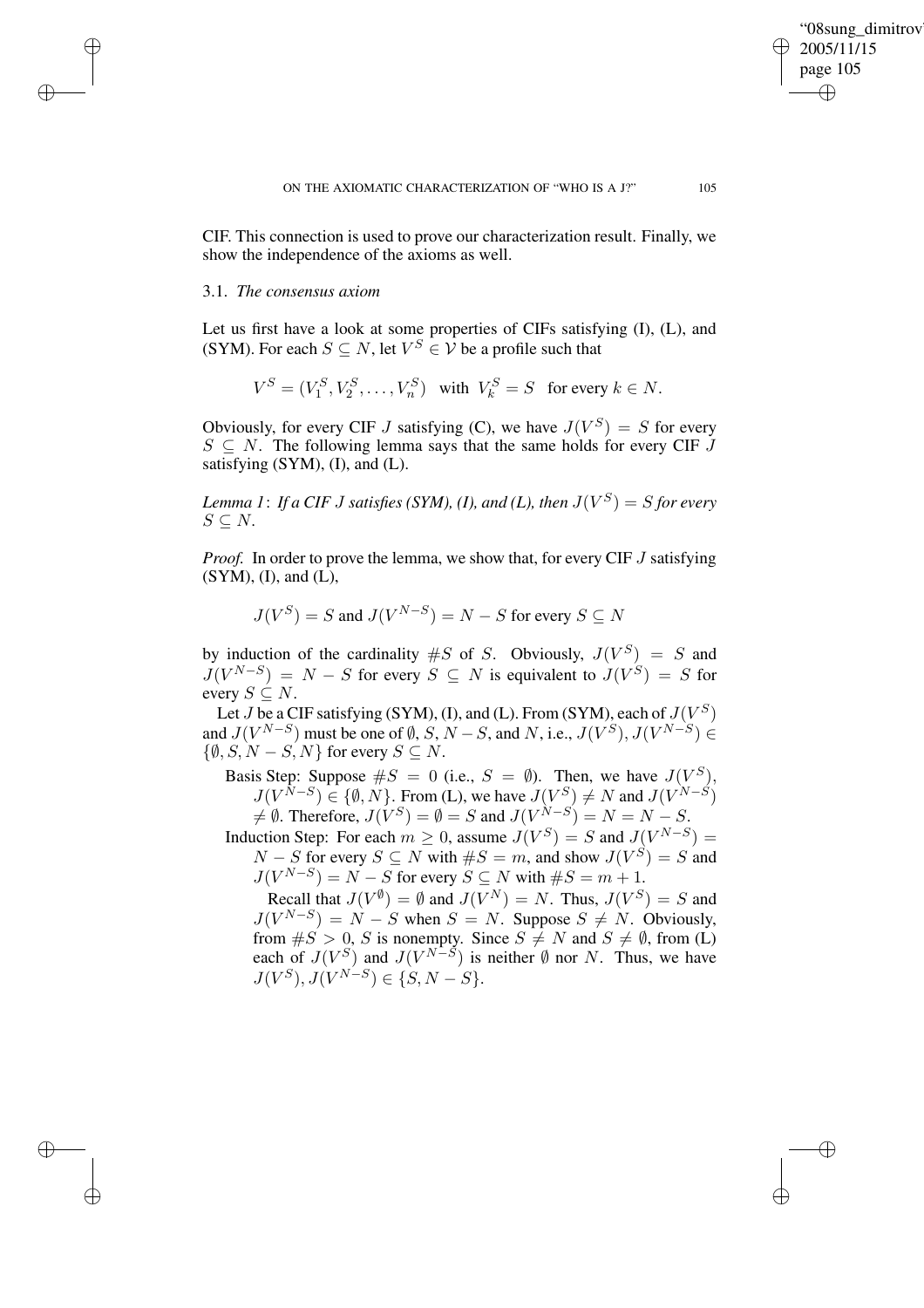✐

#### 106 SHAO CHIN SUNG AND DINKO DIMITROV

Let  $i \in S$ , and let  $\hat{S} = S - \{i\}$ . Obviously,  $\#\hat{S} = \#S - 1 = m$ . By the induction hypothesis, we have  $J(V^{\hat{S}}) = \hat{S}$  and  $J(V^{N-\hat{S}}) = N \hat{S}$ . From (I), we have  $J(V^S) = S$ ; otherwise, i.e.,  $J(V^S) = N - S$ , (I) is violated, because  $k \in J(V^S)$  if and only if  $k \in J(V^{N-S})$ for every  $k \in N - \{i\}$ , and  $i \in V_k^S$  and  $i \in V_k^{N-\hat{S}}$  $k^{N-S}$  for every  $k \in N$ , but  $i \notin J(V^S)$  and  $i \in J(V^{N-\hat{S}})$ . Again from (I), we have  $J(V^{N-S}) = N - S$ ; otherwise, i.e.,  $J(V^{N-S}) = S$ , (I) is violated because  $k \in J(V^{N-S})$  if and only if  $k \in J(V^{\hat{S}})$  for every  $k \in N - \{i\}$ , and  $i \in V_k^{N-S}$  $k_{k}^{N-S}$  and  $i \in V_k^{\hat{S}}$  for every  $k \in N$ , but  $i \in J(V^{N-S})$  and  $i \notin J(V^{\hat{S}})$ .

Therefore,  $J(V^S) = S$  and  $J(V^{N-S}) = N - S$  for every  $S \subseteq N$ .  $\Box$ 

With the help of Lemma 1 we reach our first refinement of Kasher and Rubinstein's axiomatic system.

## *Theorem 1*: *If a CIF satisfies (SYM), (I), and (L), then it also satisfies (C).*

*Proof.* The theorem is proven by contradiction. Suppose there exists a CIF J that satisfies (SYM), (I), and (L), but (C). Then, there exists a profile  $V \in V$ such that, for some  $i \in N$ ,

- $i \in V_k$  for every  $k \in N$  but  $i \notin J(V)$ , or
- $i \notin V_k$  for every  $k \in N$  but  $i \in J(V)$ .

Suppose there exists  $i \in N$  such that  $i \in V_k$  for every  $k \in N$  but  $i \notin$  $J(V)$ . Let  $S = J(V) \cup \{i\}$ . From Lemma 1, we have  $J(V^S) = S =$  $J(V) \cup \{i\}$ . However, (I) is violated, because,  $k \in J(V)$  if and only if  $k \in J(V^S)$  for every  $k \in N - \{i\}$ , and  $i \in V_k$  and  $i \in V_k^S$  for every  $k \in N$ , but  $i \notin J(V)$  and  $i \in J(V^S)$ .

Suppose there exists  $i \in N$  such that  $i \notin V_k$  for every  $k \in N$  but  $i \in$  $J(V)$ . Let  $S' = J(V) - \{i\}$ . Them from Lemma 1, we have  $J(V^{S'}) =$  $S' = J(V) - \{i\}$ . However, (I) is violated, because,  $k \in J(V)$  if and only if  $k \in J(V^{S'})$  for every  $k \in N - \{i\}$ , and  $i \notin V_k$  and  $i \notin V_k^{S'}$  $\kappa_k^{SS'}$  for every  $k \in N$ , but  $i \in J(V)$  and  $i \notin J(V^{S'})$ .

Now we can conclude that every CIF that satisfies (SYM), (I), and (L) also satisfies  $(C)$ , and the proof is completed.

*Remark 1*: *Notice that (L) and (SYM) do not appear in the proof of Theorem 1, but both of them are applied in Lemma 1.*

✐

✐

✐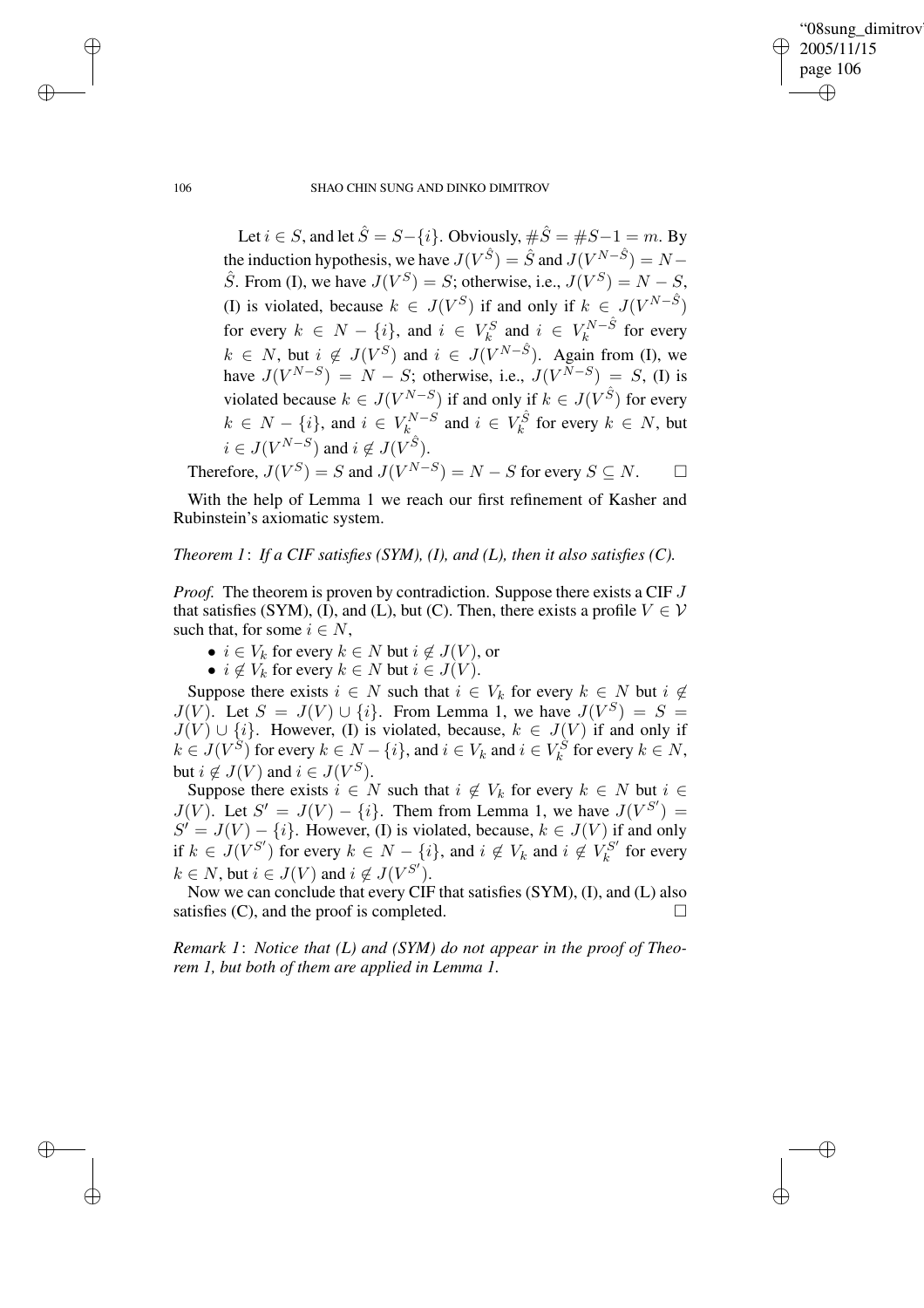✐

## 3.2. *A partition lemma*

✐

✐

✐

✐

Before we show that the strong liberal CIF  $J^*$  is the only CIF that satisfies (SYM), (I), and (L), let us slightly extend Lemma 1. Let  $P = (P_1, P_2, P_3, P_4)$ be an arbitrary 4-partition of N, and let  $V^{(P,0)}, V^{(P,1)} \in V$  be profiles defined as follows. For each  $k \in N$ ,

$$
V_k^{(P,0)} = \begin{cases} P_1 \cup P_2 & \text{if } k \in P_1 \cup P_3, \\ P_1 \cup P_2 \cup P_3 & \text{if } k \in P_2 \cup P_4. \end{cases}
$$
  

$$
V_k^{(P,1)} = \begin{cases} P_1 & \text{if } k \in P_1 \cup P_3, \\ P_1 \cup P_2 & \text{if } k \in P_2 \cup P_4. \end{cases}
$$

By definition of the strong liberal CIF  $J^*$ , we have  $J^*(V^{(P,0)}) = J^*(V^{(P,1)})$  $= P_1 \cup P_2.$ 

*Lemma* 2: *If a* CIF *J* satisfies (SYM), (I), and (L), then  $J(V^{(P,0)})$  =  $J(V^{(P,1)}) = P_1 \cup P_2$  for every 4-partition P of N.

*Proof.* Let *J* be a CIF satisfying (SYM), (I), and (L). From Theorem 1, *J* satisfies (C), and thus,

- $P_1 \cup P_2 \subseteq J(V^{(P,0)})$  and  $P_4 \cap J(V^{(P,0)}) = \emptyset$ , and
- $P_1 \subseteq J(V^{(P,1)})$  and  $(P_3 \cup P_4) \cap J(V^{(P,1)}) = \emptyset$ .

Moreover, from (SYM),  $P_3 \subseteq J(V^{(P,0)})$  or  $P_3 \cap J(V^{(P,0)}) = \emptyset$ , and  $P_2 \subseteq J(V^{(P,1)})$  or  $P_2 \cap J(V^{(P,1)}) = \emptyset$ . Therefore,  $J(V^{(P,0)})$  is  $P_1 \cup P_2$ or  $P_1 \cup P_2 \cup P_3$ , and  $J(V^{(P,1)})$  is  $P_1$  or  $P_1 \cup P_2$ . In the following, we show by contradiction that  $J(V^{(P,0)}) \neq P_1 \cup P_2 \cup P_3$  with  $P_3 \neq \emptyset$ , and  $J(V^{(P,1)}) \neq P_1$  with  $P_2 \neq \emptyset$ .

Suppose  $J(V^{(P,0)}) = P_1 \cup P_2 \cup P_3$  with  $P_3 \neq \emptyset$ . Let  $i \in P_3$ . Notice that  $i \notin V_i^{(P,0)}$  $\mathcal{F}_i^{(P,0)}$  and  $\{k \in N \mid i \in V_k^{(P,0)}\}$  ${k^{(P,0)} \brace k} = P_2 \cup P_4$ . Consider the profile  $V' \in V$  defined as follows. For every  $k \in N$ ,

$$
V'_{k} = \begin{cases} N & \text{if } k \in P_{2}, \\ (P_{1} \cup P_{2} \cup P_{3}) - \{i\} & \text{if } k \in (P_{1} \cup P_{3}) - \{i\}, \\ N - \{k\} & \text{if } k \in P_{4} \cup \{i\}. \end{cases}
$$

Then, we have  $(P_1 \cup P_2 \cup P_3) - \{i\} \subseteq J(V')$  from Theorem 1, and either  $P_4 \cup \{i\} \subseteq J(V')$  or  $(P_4 \cup \{i\}) \cap J(V') = \emptyset$  from (SYM). Thus,  $J(V')$  is either  $(P_1 \cup P_2 \cup P_3) - \{i\}$  or N. From (L) and  $i \notin V'_i$ , we have  $J(V') \neq$ *N*. Therefore,  $J(V') = (P_1 \cup P_2 \cup P_3) - \{i\}$ . However, (I) is violated,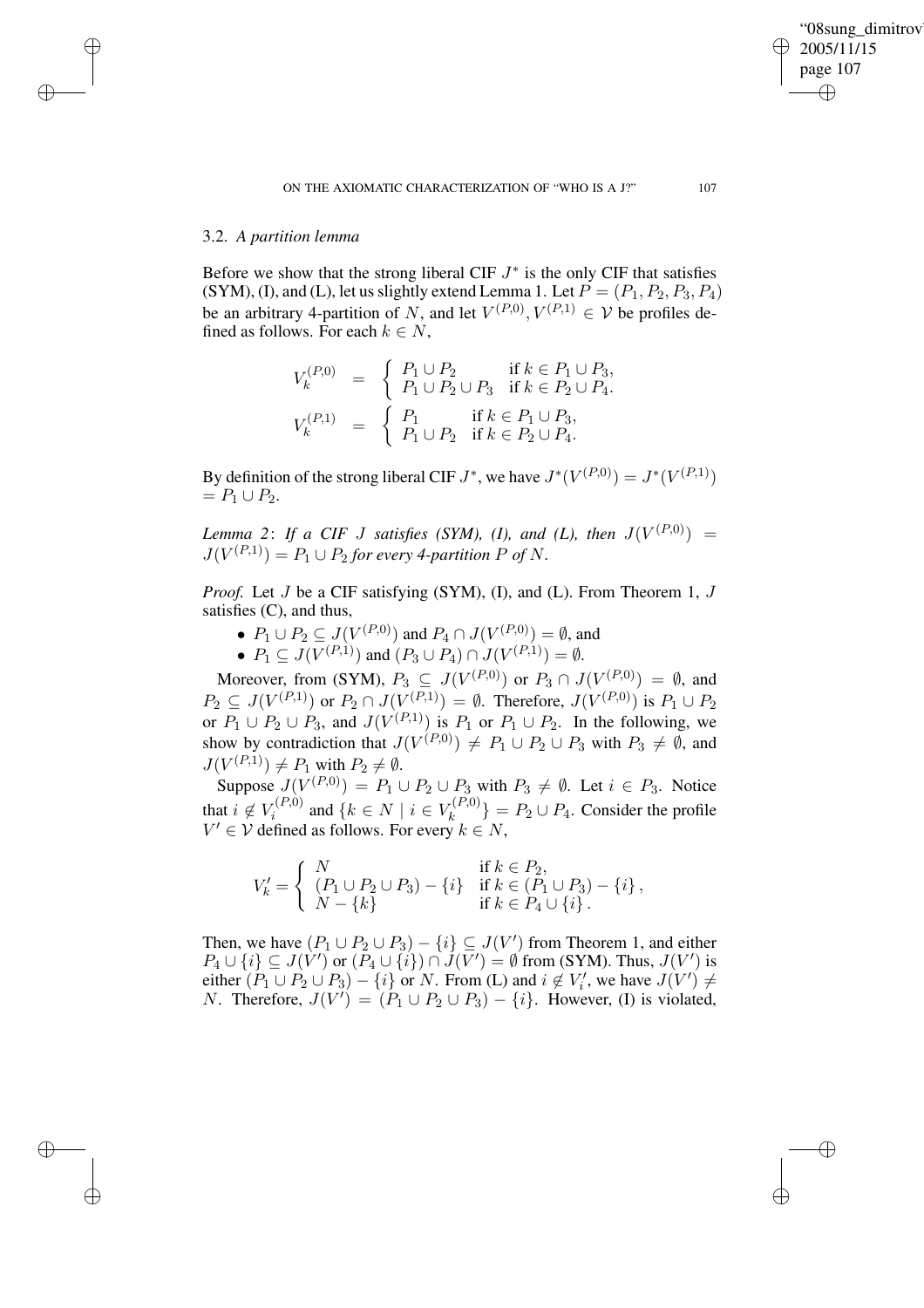✐

#### 108 SHAO CHIN SUNG AND DINKO DIMITROV

because  $k \in J(V^{(P,0)})$  if and only if  $k \in J(V')$  for every  $k \in N - \{i\}$ , and  ${k \in N \mid i \in V_k^{(P,0)}}$  ${k<sup>(P,0)</sup> \choose k} = {k \in N \mid i \in V'_k} = P_2 \cup P_4$  (i.e.,  $i \in V_k^{(P,0)}$  $\boldsymbol{h}^{(F,0)}$  if and only if  $i \in V'_k$  for every  $k \in N$ ), but  $i \in J(V^{(P,0)})$  and  $i \notin J(V')$ .

Suppose  $J(V^{(P,1)}) = P_1$  with  $P_2 \neq \emptyset$ . Let  $i \in P_2$ . Notice that  $i \in V_i^{(P,1)}$ i and  $\{k \in N \mid i \in V_k^{(P,1)}\}$  ${k \choose k} = P_2 \cup P_4$ . Consider the profile  $V'' \in V$  defined as follows. For every  $k \in N$ ,

$$
V''_k = \begin{cases} \{k\} & \text{if } k \in P_1 \cup \{i\}, \\ P_1 \cup \{i\} & \text{if } k \in (P_2 \cup P_4) - \{i\}, \\ \emptyset & \text{if } k \in P_3. \end{cases}
$$

Then we have  $((P_2 \cup P_3 \cup P_4) - \{i\}) \cap J(V'') = \emptyset$  from Theorem 1, and either  $P_1 \cup \{i\} \subseteq J(V'')$  or  $(P_1 \cup \{i\}) \cap J(V'') = \emptyset$  from (SYM). Thus,  $J(V'')$  is either  $\emptyset$  or  $P_1 \cup \{i\}$ . From (L) and  $i \in V_i''$ , we have  $J(V'') \neq \emptyset$ . Therefore  $J(V'') = P_1 \cup \{i\}$ . However, (I) is violated, because,  $k \in J(V^{(P,1)})$  if and only if  $k \in J(V'')$  for every  $k \in N - \{i\}$ , and  $\{k \in N \mid i \in V_k^{(P,1)}\}$  ${k^{(F,1)} \brace k} =$  ${k \in N \mid i \in V''_k} = P_2 \cup P_4$  (i.e.,  $i \in V_k^{(P,1)}$  $\mathcal{U}_k^{(P,1)}$  if and only if  $i \in V_k''$  for every  $k \in N$ ), but  $i \notin J(V^{(P,1)})$  and  $i \in J(V'')$ . Now we can conclude that  $J(V^{(P,0)}) = J(V^{(P,1)}) = P_1 \cup P_2$  for every 4-partition P of N.

*Remark 2*: *Lemma 2 can be considered as an extension of Lemma 1, since, for every*  $S \subseteq N$ ,  $V^S = V^{(P,0)} = V^{(P,1)}$  *with*  $P = (S, \emptyset, \emptyset, N - S)$ *.* 

*Remark* 3: *From Lemma* 2 *and*  $J^*(V^{(P,0)}) = J^*(V^{(P,1)}) = P_1 \cup P_2$  *for every* 4-partition P of N, it follows that  $J(V^{(P,0)}) = J^*(V^{(P,0)})$  and  $J(V^{(P,1)})$  $= J^*(V^{(P,1)})$  *for every* 4-partition P of N.

## 3.3. *The characterization*

Now we are ready for our characterization result.

*Theorem 2*: *The strong liberal CIF* J ∗ *is the only CIF that satisfies (SYM), (I), and (L).*

*Proof.* Obviously, the strong liberal CIF  $J^*$  satisfies (SYM), (I), and (L). Suppose there exists a CIF  $\bar{J}$  that satisfies (SYM), (I), and (L), and  $J \neq J^*$ . It follows that there exists a profile V for which  $J(V) \neq J^*(V)$ . That is, there exists  $i \in N$  such that

- $i \in J(V)$  and  $i \notin J^*(V)$ , or
- $i \notin J(V)$  and  $i \in J^*(V)$ .

✐

✐

✐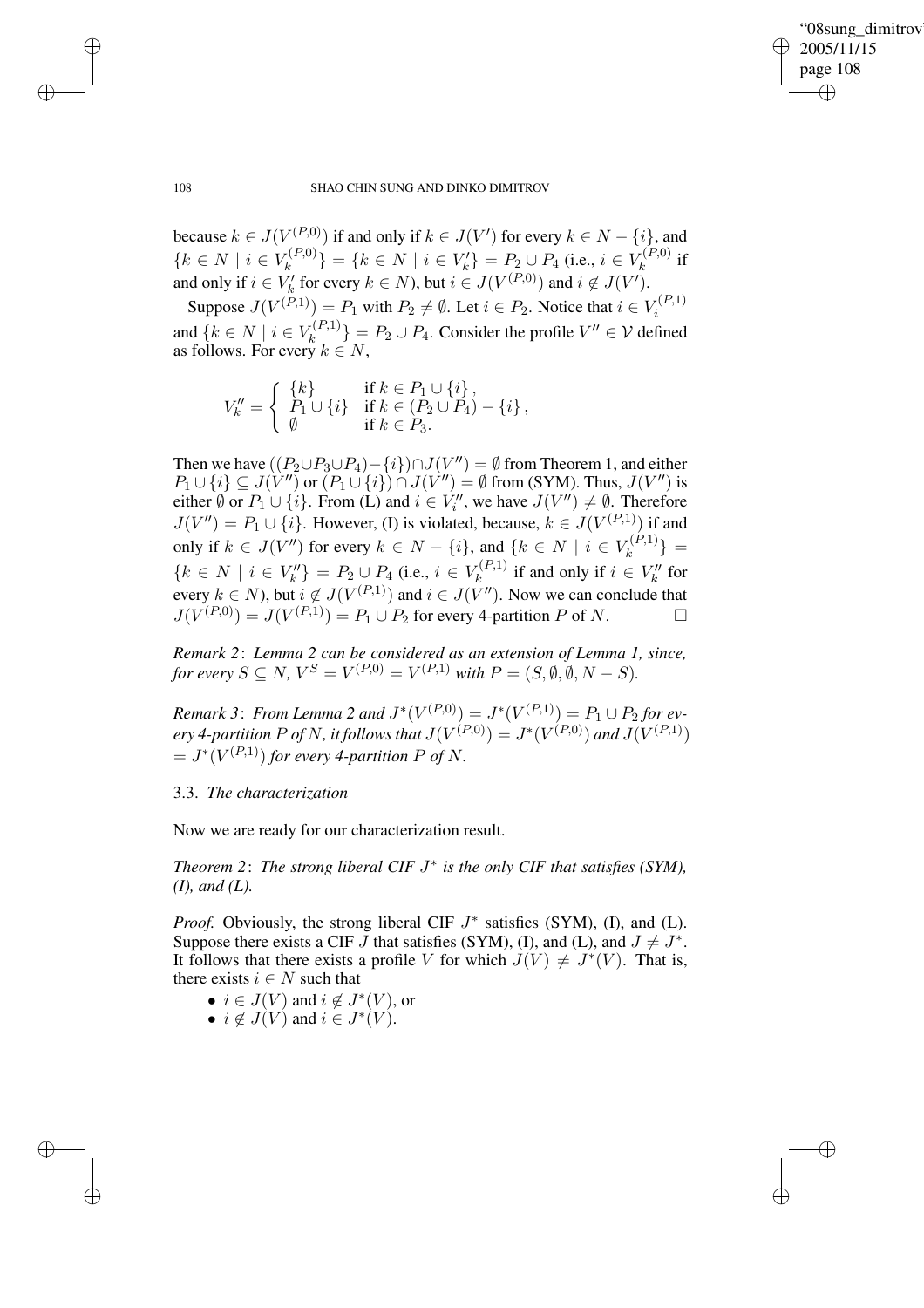✐

Then, let

✐

✐

✐

✐

$$
M_0 = \{k \in J(V) - \{i\} \mid i \notin V_k\},\
$$
  
\n
$$
M_1 = \{k \in J(V) - \{i\} \mid i \in V_k\},\
$$
  
\n
$$
N_0 = \{k \in (N - J(V)) - \{i\} \mid i \notin V_k\},\
$$
  
\n
$$
N_1 = \{k \in (N - J(V)) - \{i\} \mid i \in V_k\}.
$$

Notice that  $M_0 \cup M_1 = J(V) - \{i\}, N_0 \cup N_1 = (N - J(V)) - \{i\},$  $M_0 \cup N_0 = \{k \in N - \{i\} \mid i \notin V_k\}$  and  $M_1 \cup N_1 = \{k \in N - \{i\} \mid i \in V_k\}.$ Suppose  $i \in J(V)$  and  $i \notin J^*(V)$ . Then we have  $i \notin V_i$ . Let  $V' \in V$  be the profile defined as follows. For each  $k \in N$ ,

$$
V'_{k} = \begin{cases} M_{0} \cup M_{1} & \text{if } k \in M_{0}, \\ M_{0} \cup M_{1} \cup N_{0} \cup \{i\} & \text{if } k \in M_{1}, \\ M_{0} \cup M_{1} & \text{if } k \in N_{0} \cup \{i\}, \\ M_{0} \cup M_{1} \cup N_{0} \cup \{i\} & \text{if } k \in N_{1}. \end{cases}
$$

From Lemma 2 and  $V' = V^{(P,0)}$  with  $P = (M_0, M_1, N_0 \cup \{i\}, N_1)$ , we have  $J(V') = J^*(V') = M_0 \cup M_1 = J(V) - \{i\}$  with  $i \in J(V)$ . However, (I) is violated, because  $k \in J(V)$  if and only if  $k \in J(V')$  for every  $k \in N - \{i\}$ , and  $\{k \in N \mid i \in V_k\} = \{k \in N \mid i \in V'_k\} = M_1 \cup N_1$ (i.e.,  $i \in V_k$  if and only if  $i \in V'_k$  for every  $k \in N$ ), but  $i \in J(V)$  and  $i \notin J(V')$ .

Suppose  $i \notin J(V)$  and  $i \in J^*(V)$ . Then, we have  $i \in V_i$ . Let  $V'' \in V$  be the profile defined as follows. For each  $k \in N$ ,

$$
V''_k = \begin{cases} M_0 & \text{if } k \in M_0, \\ M_0 \cup M_1 \cup \{i\} & \text{if } k \in M_1 \cup \{i\} \\ M_0 & \text{if } k \in N_0, \\ M_0 \cup M_1 \cup \{i\} & \text{if } k \in N_1. \end{cases}
$$

From Lemma 2 and  $V'' = V^{(P,1)}$  with  $P = (M_0, M_1 \cup \{i\}, N_0, N_1)$ , we have  $J(V'') = J^*(V'') = M_0 \cup M_1 \cup \{i\} = J(V) \cup \{i\}$  with  $i \notin J(V)$ . However, (I) is violated, because,  $k \in \tilde{J}(V)$  if and only if  $k \in J(V'')$  for every  $k \in N - \{i\}$ , and  $\{k \in N \mid i \in V_k\} = \{k \in N \mid i \in V''_k\} =$  $M_1 \cup N_1 \cup \{i\}$  (i.e.,  $i \in V_k$  if and only if  $i \in V_k''$  for every  $k \in N$ ), but  $i \notin J(V)$  and  $i \in J(V'')$ .

Now we can conclude that if a CIF  $J$  satisfies (SYM), (I), and (L), then  $J(V) = J^*(V)$  for every profile  $V \in V$ , i.e.,  $J = J^*$ . Therefore, the strong liberal CIF  $J^*$  is the only CIF that satisfies (SYM), (I), and (L).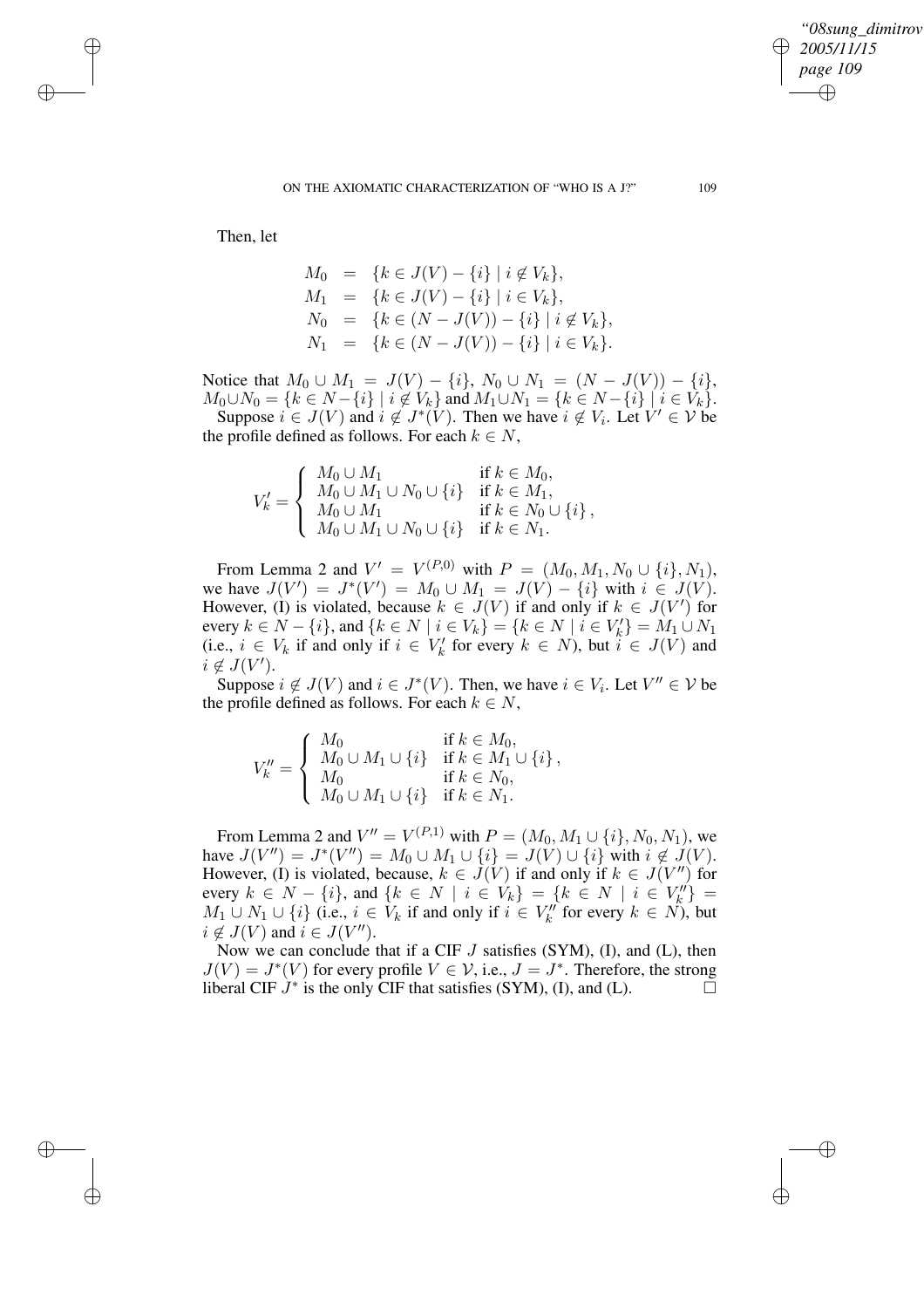✐

#### 110 SHAO CHIN SUNG AND DINKO DIMITROV

✐

✐

✐

✐

From the monotonicity of the strong liberal CIF  $J^*$ , the following corollary can be obtained immediately from Theorem 2.

*Corollary 1*: *If a CIF satisfies (SYM), (I), and (L), then it also satisfies (MON).*

Furthermore, in the following, we show that the three axioms (SYM), (I), and (L) are independent.

*Theorem 3*: *The strong liberal CIF* J ∗ *is not the only CIF that satisfies some but not all of (SYM), (I), and (L).*

*Proof.* The proof consists of three examples, each of which satisfies exactly two of the three axioms.

• Consider a CIF *J* defined as follows. For every  $V \in V$ ,

$$
J(V) = \begin{cases} J^*(V) & \text{if } n = 1 \text{ (i.e., } N = \{1\}), \\ \{1\} & \text{otherwise.} \end{cases}
$$

Obviously, J satisfies (I) and (L) when  $n = 1$ . Suppose  $n > 1$ . Since  $k \in J(V)$  if and only  $k \in J(V')$  for every  $k \in N$  and for every  $V, V' \in \mathcal{V}, J$  satisfies (I). Moreover  $J(V)$  is neither  $\emptyset$  nor N, and thus, J satisfies (L).

Now we show that J does not satisfy (SYM). It is obvious from  $J \neq$  $J^*$  when  $n > 1$ . But, in order to show it directly, let  $n > 1$  and consider a profile V such that  $V_k = \{1, 2\}$  for every  $k \in N$ . Notice that every CIF satisfying (SYM) must either include both 1 and 2 or exclude both 1 and 2. However,  $J(V) = \{1\}$ , and thus J does not satisfy (SYM).

• Consider a CIF *J* defined as follows. For every  $V \in V$ ,

$$
J(V) = \begin{cases} J^*(V) & \text{if } J^*(V) \in \{\emptyset, N\}, \\ N - J^*(V) & \text{otherwise.} \end{cases}
$$

Since  $J^*$  satisfies (L) and  $J(V) \in \{ \emptyset, N \}$  if and only if  $J^*(V) \in$  $\{\emptyset, N\}$ , *J* satisfies (L). Since  $J^*$  satisfies (SYM),  $\overline{J^*}$ , defined by  $\overline{J^*}(V) = N - J^*(V)$  for every  $V \in V$ , also satisfies (SYM). Moreover, since  $J(V) \in \{J^*(V), \overline{J^*}(V)\}$  for every  $V \in \mathcal{V}$ , it follows that J satisfies (SYM).

Now we show that J does not satisfy (I). Let  $n > 1$  and consider profiles V and V' such that  $V_k = \dot{N} - \{1\}$  and  $V'_k = \emptyset$  for every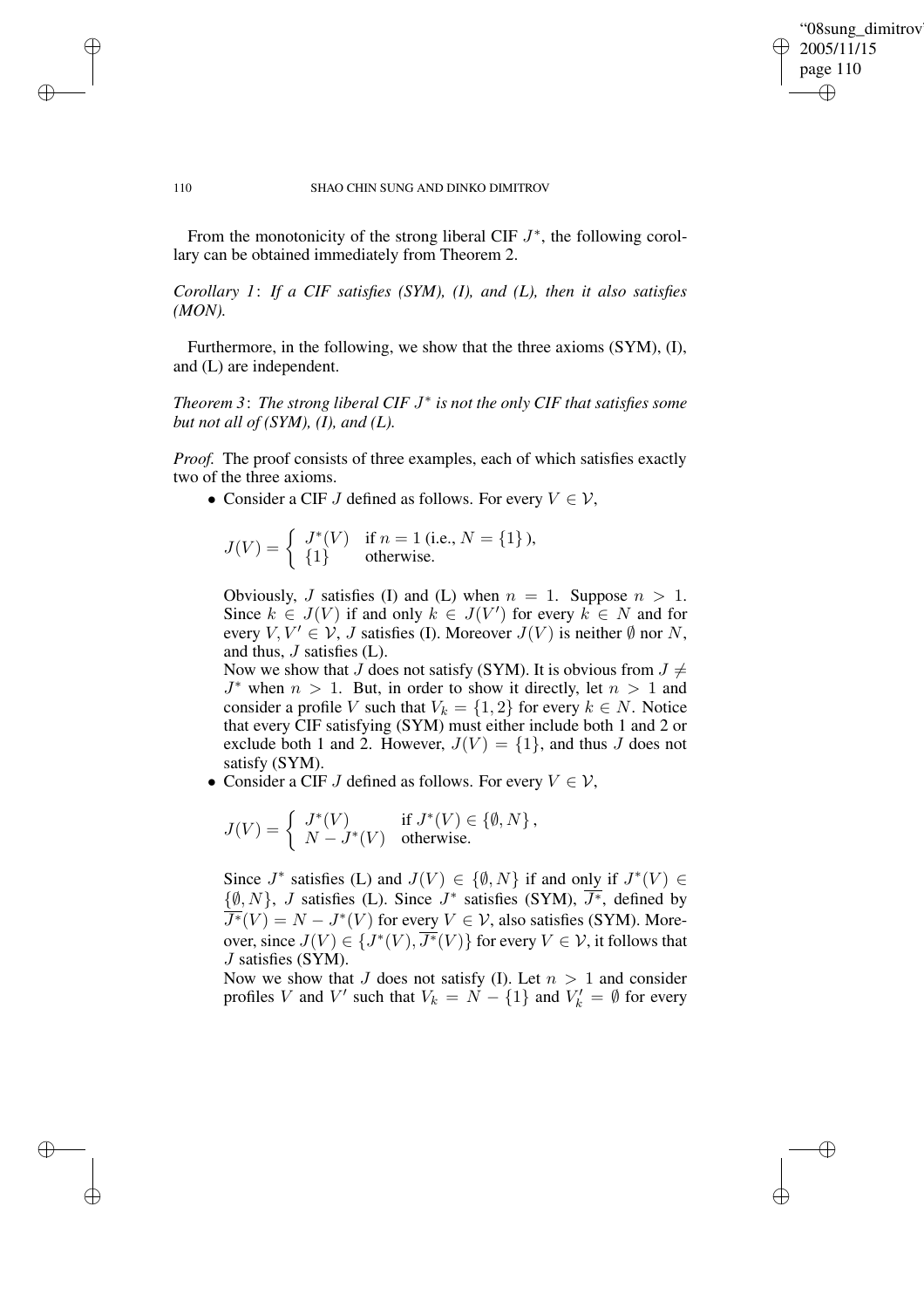"08sung\_dimitrov" 2005/11/15 page 111 ✐ ✐

✐

✐

 $k \in N$ . Notice that  $J(V) = \{1\}$  and  $J(V') = \emptyset$ , and  $1 \notin V_k$  and  $1 \notin V'_{k}$  for every  $k \in N$ . Thus,  $J$  does not satisfy (I).

• Consider a CIF J defined as follows. For every  $V \in V$ ,

 $J(V) = \emptyset$ .

✐

✐

✐

✐

Since  $k \in J(V)$  if and only if  $k \in J(V')$  for every  $k \in N$  and for every  $V, V' \in V$ , J satisfies (SYM) and (I). Consider a profile V such that  $V_i = \{i\}$  for every  $i \in N$ . We have  $J(V) = \emptyset$ , but every CIF satisfying  $(L)$  must not be empty for such a profile V. Thus, J does not satisfy (L).

 $\Box$ 

### 4. *Concluding remarks*

In this paper we have shown that the axiomatic system used in the work of Kasher and Rubinstein (1997) to reach logically their "liberal" aggregator does not consist of independent axioms. Specifically, we have proved that the consensus axiom  $(C)$  is implied by three of the other axioms — symmetry (SYM), indepence  $(I)$ , and liberal principle  $(L)$  — used in Kasher and Rubinstein's original characterization. Moreover, we have shown that the same three axioms (being independent) are necessary and sufficient to reach the required characterization. The latter fact indicates that these axioms imply the monotonicity axiom (MON) as well. Hence, a simplification of the corresponding axiomatic system is reached. Note that the implied axioms (C) and (MON) are very natural to be imposed on an aggregation rule and easy to interpret. The fact that exactly these axioms are implied indicates additionally the strength of the remaining axioms, and especially of the liberal principle (L).

> Department of Industrial and Systems Engineering Aoyama Gakuin University 5-10-1 Fuchinobe, Sagamihara City, Kanagawa, 229-8551, Japan E-mail: son@ise.aoyama.ac.jp

> > Institute of Mathematical Economics Bielefeld University P.O. Box 100131, 33501 Bielefeld, Germany E-mail: d.dimitrov@wiwi.uni-bielefeld.de